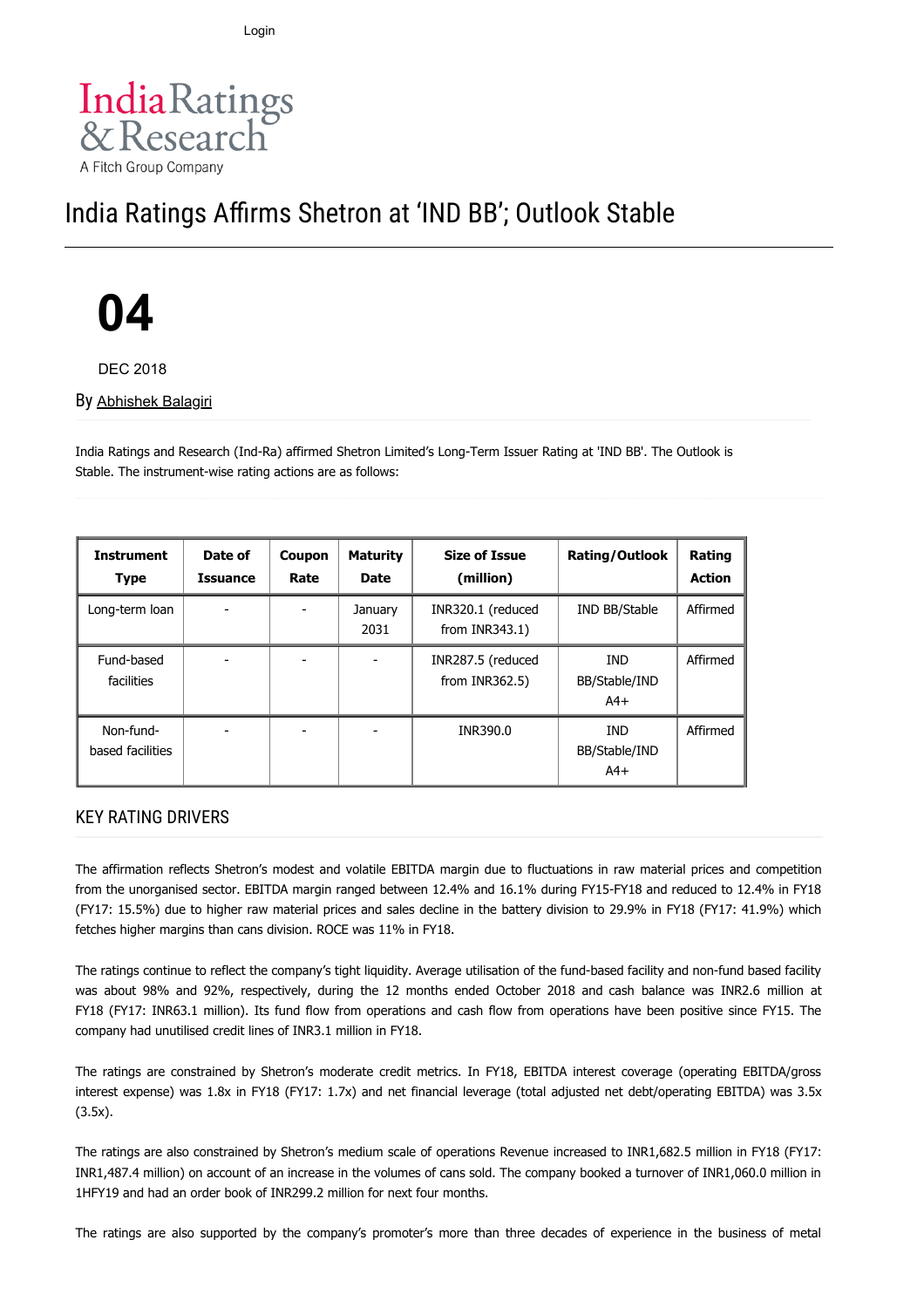packaging and battery jackets manufacturing that has helped them in establishing healthy relationships with customers and suppliers.

#### RATING SENSITIVITIES

**Positive:** A substantial improvement in the revenue and EBITDA margin leading to an improvement in the credit metrics on a sustained basis will be positive for the ratings.

**Negative:** Deterioration in the EBITDA margin leading to deterioration in the credit metrics on a sustained basis could be negative for the ratings.

#### COMPANY PROFILE

Shetron is a Bangalore-based company, listed on the Bombay Stock Exchange. It was established in 1980 by Mr. Diwakar S. Shetty and his associates jointly with the Karnataka State Industrial & Investment Development Corporation. The company manufactures metal packaging, printed metal sheets, metal cans & lug caps for foods and dry-cell battery jackets & components.

#### **FINANCIAL SUMMARY**

| <b>Particulars</b>          | <b>FY18</b> | <b>FY17</b> |  |  |  |
|-----------------------------|-------------|-------------|--|--|--|
| Revenue (INR million)       | 1,682.5     | 1,487.4     |  |  |  |
| EBITDA (INR million)        | 207.9       | 230.6       |  |  |  |
| EBITDA margin (%)           | 12.4        | 15.5        |  |  |  |
| Gross interest coverage (x) | 1.8         | 1.7         |  |  |  |
| Net leverage (x)            | 3.5         | 3.5         |  |  |  |
| Source: SL, Ind-Ra          |             |             |  |  |  |

#### RATING HISTORY

| <b>Instrument Type</b>    | <b>Current Rating/Outlook</b> |                                     |                         | <b>Historical Rating/Outlook</b> |                               |                                       |
|---------------------------|-------------------------------|-------------------------------------|-------------------------|----------------------------------|-------------------------------|---------------------------------------|
|                           | <b>Rating Type</b>            | Rated<br><b>Limits</b><br>(million) | Rating                  | 15<br><b>November</b><br>2017    | 27<br><b>February</b><br>2017 | 8 January<br>2016                     |
| Issuer rating             | Long term                     |                                     | IND BB/Stable           | IND BB/Stable                    | IND D                         | IND BB+/Stable                        |
| Long-term loan            | Long term                     | INR320.1                            | IND BB/Stable           | IND BB/Stable                    | IND D                         | IND BB+/Stable                        |
| Fund-based facilities     | Long-term/Short term          | INR287.5                            | IND BB/Stable/IND A4+   | IND<br>BB/Stable/IND<br>$A4+$    | IND D                         | <b>IND</b><br>BB+/Stable/IND<br>$A4+$ |
| Non-fund-based facilities | Long-term/Short-term          | INR390.0                            | $IND$ BB/Stable/IND A4+ | IND<br>BB/Stable/IND<br>$A4+$    | IND D                         | <b>IND</b><br>BB+/Stable/IND<br>$A4+$ |

#### COMPLEXITY LEVEL OF INSTRUMENTS

For details on the complexity levels of the instruments, please visit [https://www.indiaratings.co.in/complexity-indicators.](https://www.indiaratings.co.in/complexity-indicators)

#### https://www.indiaratings.co.in/PressRelease?pressReleaseID=35079&title=India-Ratings-Affirms-Shetron-at-%E2%80%98IND-BB%E2%80%99… 2/4 SOLICITATION DISCLOSURES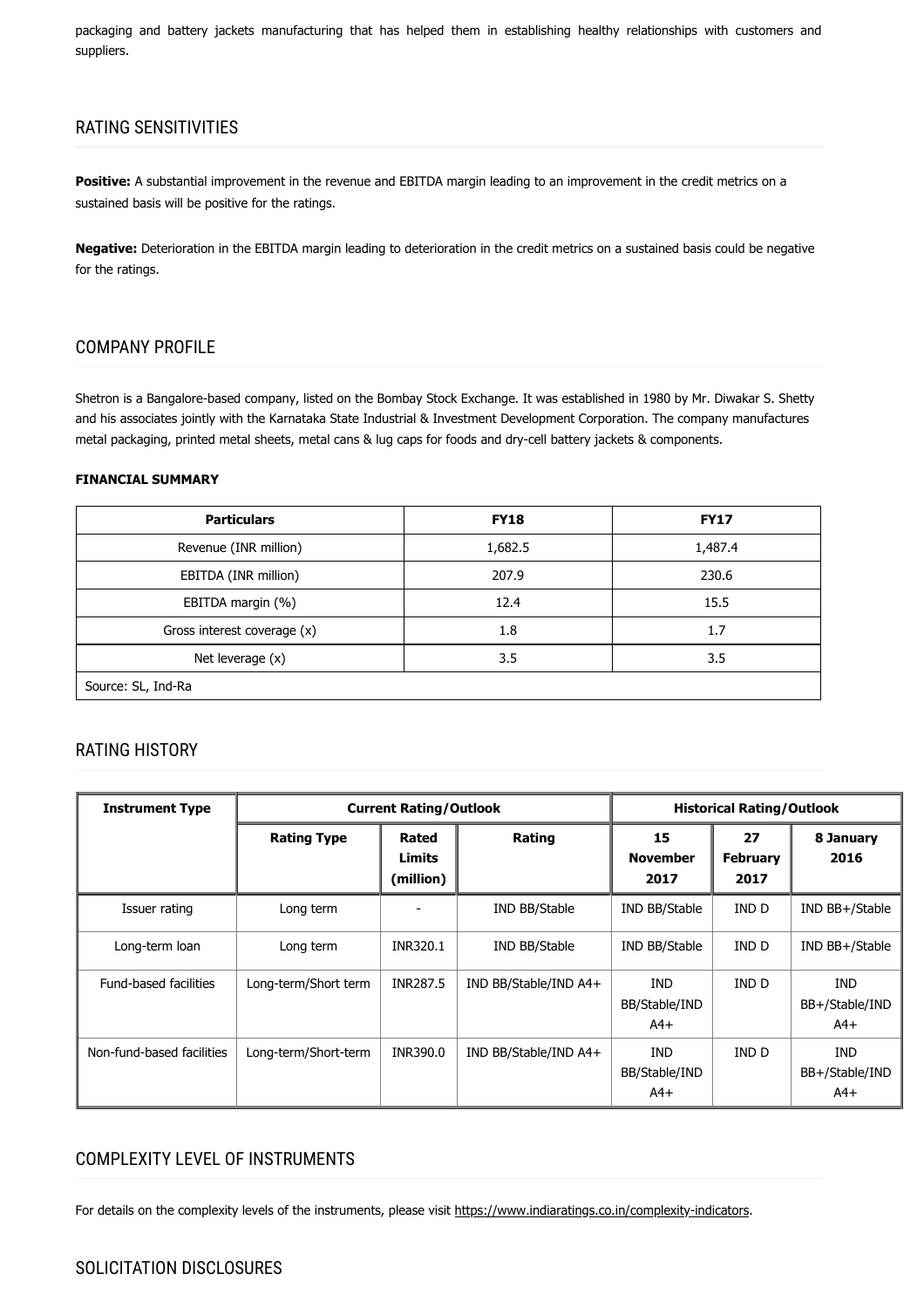Additional information is available at www.indiaratings.co.in. The ratings above were solicited by, or on behalf of, the issuer, and therefore, India Ratings has been compensated for the provision of the ratings.

Ratings are not a recommendation or suggestion, directly or indirectly, to you or any other person, to buy, sell, make or hold any investment, loan or security or to undertake any investment strategy with respect to any investment, loan or security or any issuer.

#### ABOUT INDIA RATINGS AND RESEARCH

**About India Ratings and Research:** India Ratings and Research (Ind-Ra) is India's most respected credit rating agency committed to providing India's credit markets accurate, timely and prospective credit opinions. Built on a foundation of independent thinking, rigorous analytics, and an open and balanced approach towards credit research, Ind-Ra has grown rapidly during the past decade, gaining significant market presence in India's fixed income market.

Ind-Ra currently maintains coverage of corporate issuers, financial institutions (including banks and insurance companies), finance and leasing companies, managed funds, urban local bodies and project finance companies.

Headquartered in Mumbai, Ind-Ra has seven branch offices located in Ahmedabad, Bengaluru, Chennai, Delhi, Hyderabad, Kolkata and Pune. Ind-Ra is recognised by the Securities and Exchange Board of India, the Reserve Bank of India and National Housing Bank.

India Ratings is a 100% owned subsidiary of the Fitch Group.

For more information, visit [www.indiaratings.co.in](http://www.indiaratings.co.in/).

#### DISCLAIMER

ALL CREDIT RATINGS ASSIGNED BY INDIA RATINGS ARE SUBJECT TO CERTAIN LIMITATIONS AND DISCLAIMERS. PLEASE READ THESE LIMITATIONS AND DISCLAIMERS BY FOLLOWING THIS LINK: [HTTPS://WWW.INDIARATINGS.CO.IN/RATING-DEFINITIONS](https://www.indiaratings.co.in/rating-definitions). IN ADDITION, RATING DEFINITIONS AND THE TERMS OF USE OF SUCH RATINGS ARE AVAILABLE ON THE AGENCY'S PUBLIC WEBSITE [WWW.INDIARATINGS.CO.IN.](http://www.indiaratings.co.in/) PUBLISHED RATINGS, CRITERIA, AND METHODOLOGIES ARE AVAILABLE FROM THIS SITE AT ALL TIMES. INDIA RATINGS' CODE OF CONDUCT, CONFIDENTIALITY, CONFLICTS OF INTEREST, AFFILIATE FIREWALL, COMPLIANCE, AND OTHER RELEVANT POLICIES AND PROCEDURES ARE ALSO AVAILABLE FROM THE CODE OF CONDUCT SECTION OF THIS SITE.

#### Applicable Criteria

[Corporate Rating Methodology](https://www.indiaratings.co.in/Uploads/CriteriaReport/CorporateRatingMethodology.pdf)

#### Analyst Names

**Primary Analyst Abhishek Balagiri**

Analyst

India Ratings and Research Pvt Ltd 6-3-339, Ozone Complex, 1st Floor Punjagutta Main Road Hyderabad 500082 +91 40 67661908

### **Secondary Analyst Priyanga Thirumal**

Analyst